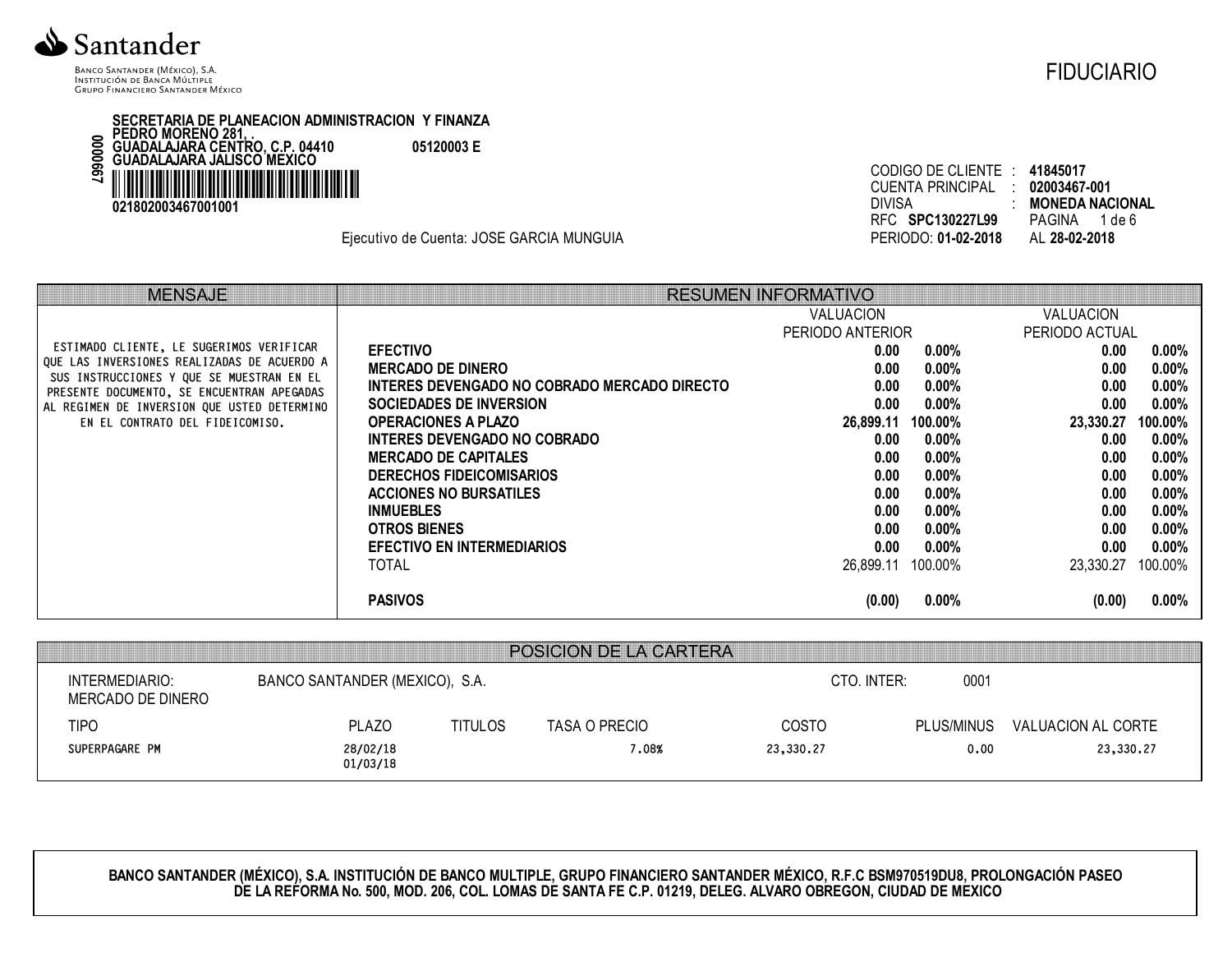

FIDUCIARIO

|              | GRUPO FINANCIERO SANTANDER MEXICO<br>SECRETARIA DE PLANEACION ADMINISTRACION Y FINANZA<br>RFC SPC130227L99 | <b>CUENTA PRINCIPAL</b><br>02003467-001<br>PAGINA 2 de 6 | CODIGO DE CLIENTE<br>PERIODO: 01-02-2018 | : 41845017<br>AL 28-02-2018 |  |  |
|--------------|------------------------------------------------------------------------------------------------------------|----------------------------------------------------------|------------------------------------------|-----------------------------|--|--|
|              |                                                                                                            | <b>POSICION DE LA CARTERA</b>                            |                                          |                             |  |  |
|              | <b>SUBTOTAL</b>                                                                                            | 23,330.27                                                | 0.00                                     | 23,330.27                   |  |  |
|              | TOTAL INTERMEDIARIO                                                                                        | 23,330.27                                                | 0.00                                     | 23,330.27                   |  |  |
|              | POSICION DE LA CARTERA                                                                                     | 23,330.27                                                | 0.00                                     | 23,330.27                   |  |  |
|              | <b>ESTADO DE CUENTA</b><br><b>PERIODO: DE</b><br>01-02-2018<br>28-02-2018<br>A                             |                                                          |                                          |                             |  |  |
|              |                                                                                                            | <b>MOVIMIENTOS DEL PERIODO</b>                           |                                          |                             |  |  |
| <b>FECHA</b> | CONCEPTO                                                                                                   | <b>ENTRADAS</b>                                          | <b>SALIDAS</b>                           | SALDO                       |  |  |
| 01/02/18     | SALDO INICIAL<br>VENTA INVERSION MERCADO BANCARIO MI SUPERPAGARE PM A 1 DIAS<br>TASA 6.83% PREMIO 5.10     | 26,904.21                                                |                                          | 0.00<br>26,904.21           |  |  |
| 01/02/18     | INVERSION MERCADO BANCARIO MI SUPERPAGARE PM A 1 DIAS TASA                                                 |                                                          | 26,904.21                                | 0.00                        |  |  |
| 02/02/18     | 6.83%<br>VENTA INVERSION MERCADO BANCARIO MI SUPERPAGARE PM A 1 DIAS<br>TASA 6.83% PREMIO 5.10             | 26,909.31                                                |                                          | 26,909.31                   |  |  |
| 02/02/18     | INVERSION MERCADO BANCARIO MI SUPERPAGARE PM A 4 DIAS TASA                                                 |                                                          | 26,909.31                                | 0.00                        |  |  |
| 06/02/18     | 6.95%<br>VENTA INVERSION MERCADO BANCARIO MI SUPERPAGARE PM A 4 DIAS<br>TASA 6.95% PREMIO 20.78            | 26,930.09                                                |                                          | 26,930.09                   |  |  |
| 06/02/18     | INVERSION MERCADO BANCARIO MI SUPERPAGARE PM A 1 DIAS TASA                                                 |                                                          | 26,930.09                                | 0.00                        |  |  |
| 07/02/18     | 6.83%<br>VENTA INVERSION MERCADO BANCARIO MI SUPERPAGARE PM A 1 DIAS<br>TASA 6.83% PREMIO 5.11             | 26,935.20                                                |                                          | 26,935.20                   |  |  |
| 07/02/18     | INVERSION MERCADO BANCARIO MI SUPERPAGARE PM A 1 DIAS TASA                                                 |                                                          | 26,935.20                                | 0.00                        |  |  |
| 08/02/18     | 6.83%<br>VENTA INVERSION MERCADO BANCARIO MI SUPERPAGARE PM A 1 DIAS<br>TASA 6.83% PREMIO 5.11             | 26,940.31                                                |                                          | 26,940.31                   |  |  |
| 08/02/18     | INVERSION MERCADO BANCARIO MI SUPERPAGARE PM A 1 DIAS TASA                                                 |                                                          | 26,940.31                                | 0.00                        |  |  |

**BANCO SANTANDER (MÉXICO), S.A. INSTITUCIÓN DE BANCO MULTIPLE, GRUPO FINANCIERO SANTANDER MÉXICO, R.F.C BSM970519DU8, PROLONGACIÓN PASEO DE LA REFORMA No. 500, MOD. 206, COL. LOMAS DE SANTA FE C.P. 01219, DELEG. ALVARO OBREGON, CIUDAD DE MEXICO**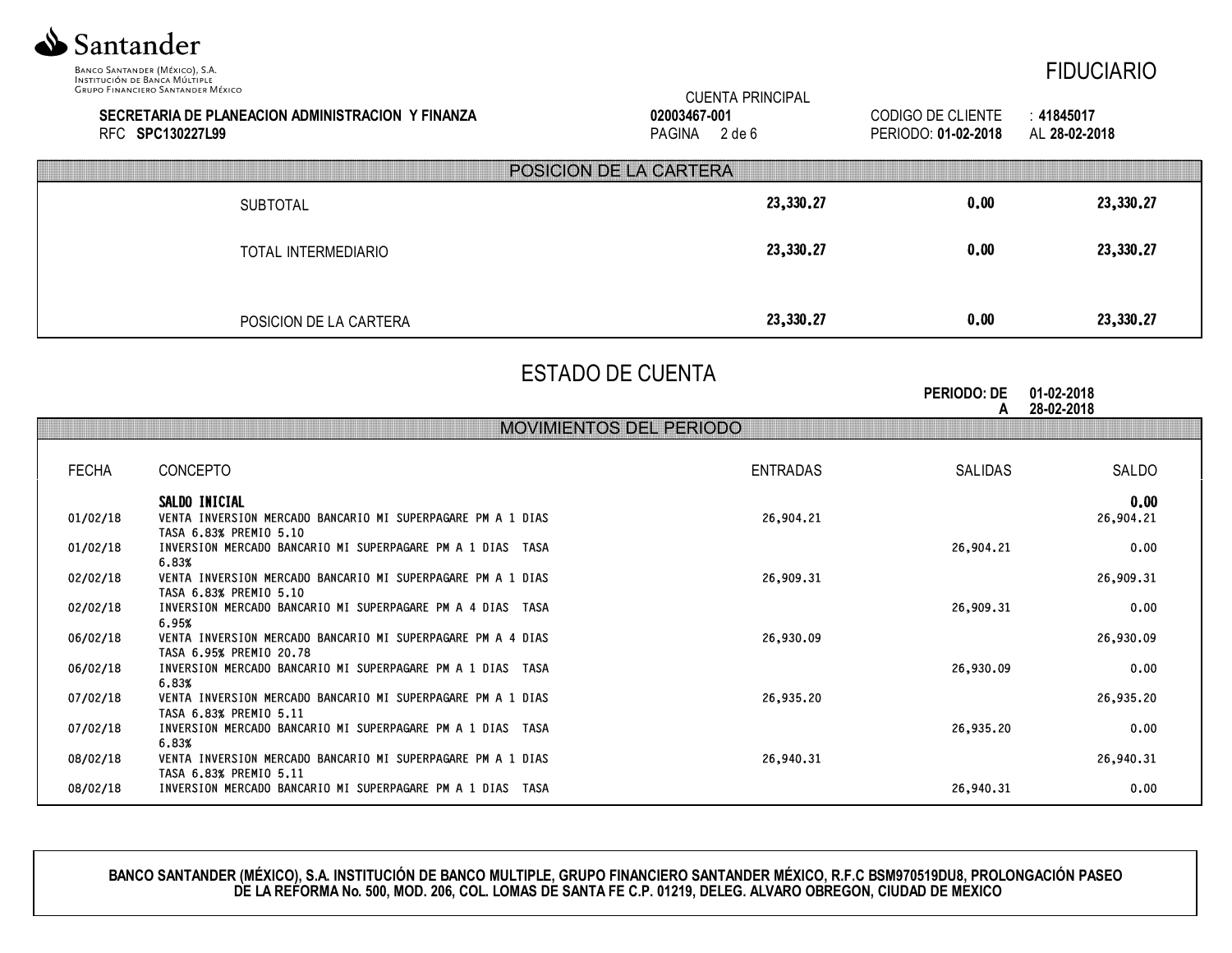

### **SECRETARIA DE PLANEACION ADMINISTRACION Y FINANZA** RFC **SPC130227L99**



CODIGO DE CLIENTE : **41845017** PERIODO: **01-02-2018** AL **28-02-2018**

|              | <b>MOVIMIENTOS DEL PERIODO</b>                                                         |                 |           |           |  |
|--------------|----------------------------------------------------------------------------------------|-----------------|-----------|-----------|--|
| <b>FECHA</b> | <b>CONCEPTO</b>                                                                        | <b>ENTRADAS</b> | SALIDAS   | SALDO     |  |
|              |                                                                                        |                 |           |           |  |
|              | 6.83%                                                                                  |                 |           |           |  |
| 09/02/18     | VENTA INVERSION MERCADO BANCARIO MI SUPERPAGARE PM A 1 DIAS<br>TASA 6.83% PREMIO 5.11  | 26,945.42       |           | 26,945.42 |  |
| 09/02/18     | INVERSION MERCADO BANCARIO MI SUPERPAGARE PM A 3 DIAS TASA                             |                 | 26,945.42 | 0.00      |  |
|              | 7.08%                                                                                  |                 |           |           |  |
| 12/02/18     | VENTA INVERSION MERCADO BANCARIO MI SUPERPAGARE PM A 3 DIAS<br>TASA 7.08% PREMIO 15.90 | 26,961.32       |           | 26,961.32 |  |
| 12/02/18     | INVERSION MERCADO BANCARIO MI SUPERPAGARE PM A 1 DIAS TASA                             |                 | 26,961.32 | 0.00      |  |
|              | 7.08%                                                                                  |                 |           |           |  |
| 13/02/18     | VENTA INVERSION MERCADO BANCARIO MI SUPERPAGARE PM A 1 DIAS<br>TASA 7.08% PREMIO 5.30  | 26,966.62       |           | 26,966.62 |  |
| 13/02/18     | INVERSION MERCADO BANCARIO MI SUPERPAGARE PM A 1 DIAS TASA                             |                 | 26,966.62 | 0.00      |  |
|              | 7.08%                                                                                  |                 |           |           |  |
| 14/02/18     | VENTA INVERSION MERCADO BANCARIO MI SUPERPAGARE PM A 1 DIAS<br>TASA 7.08% PREMIO 5.30  | 26,971.92       |           | 26,971.92 |  |
| 14/02/18     | INVERSION MERCADO BANCARIO MI SUPERPAGARE PM A 1 DIAS TASA                             |                 | 26,971.92 | 0.00      |  |
|              | 7.08%                                                                                  |                 |           |           |  |
| 15/02/18     | VENTA INVERSION MERCADO BANCARIO MI SUPERPAGARE PM A 1 DIAS<br>TASA 7.08% PREMIO 5.30  | 26,977.22       |           | 26,977.22 |  |
| 15/02/18     | INVERSION MERCADO BANCARIO MI SUPERPAGARE PM A 1 DIAS TASA                             |                 | 26,977.22 | 0.00      |  |
|              | 7.08%                                                                                  |                 |           |           |  |
| 16/02/18     | VENTA INVERSION MERCADO BANCARIO MI SUPERPAGARE PM A 1 DIAS<br>TASA 7.08% PREMIO 5.31  | 26,982.53       |           | 26,982.53 |  |
| 16/02/18     | INVERSION MERCADO BANCARIO MI SUPERPAGARE PM A 3 DIAS TASA                             |                 | 26,982.53 | 0.00      |  |
|              | 7.08%                                                                                  |                 |           |           |  |
| 19/02/18     | VENTA INVERSION MERCADO BANCARIO MI SUPERPAGARE PM A 3 DIAS                            | 26,998.45       |           | 26,998.45 |  |
| 19/02/18     | TASA 7.08% PREMIO 15.92<br>INVERSION MERCADO BANCARIO MI SUPERPAGARE PM A 1 DIAS TASA  |                 | 26,998.45 | 0.00      |  |
|              | 7.08%                                                                                  |                 |           |           |  |
| 20/02/18     | VENTA INVERSION MERCADO BANCARIO MI SUPERPAGARE PM A 1 DIAS                            | 27,003.76       |           | 27,003.76 |  |
| 20/02/18     | TASA 7.08% PREMIO 5.31<br>INVERSION MERCADO BANCARIO MI SUPERPAGARE PM A 1 DIAS TASA   |                 | 27,003.76 | 0.00      |  |
|              | 7.08%                                                                                  |                 |           |           |  |
| 21/02/18     | VENTA INVERSION MERCADO BANCARIO MI SUPERPAGARE PM A 1 DIAS                            | 27,009.07       |           | 27,009.07 |  |
| 21/02/18     | TASA 7.08% PREMIO 5.31<br>* PAGO DE HONORARIOS FIDUCIARIOS PERIODO 21/01/2018 AL       |                 | 3,199.04  | 23,810.03 |  |
|              | 20/02/2018 RFC: BSM970519DU8                                                           |                 |           |           |  |
|              |                                                                                        |                 |           |           |  |

CUENTA PRINCIPAL

**02003467-001** PAGINA 3 de 6

**BANCO SANTANDER (MÉXICO), S.A. INSTITUCIÓN DE BANCO MULTIPLE, GRUPO FINANCIERO SANTANDER MÉXICO, R.F.C BSM970519DU8, PROLONGACIÓN PASEO DE LA REFORMA No. 500, MOD. 206, COL. LOMAS DE SANTA FE C.P. 01219, DELEG. ALVARO OBREGON, CIUDAD DE MEXICO**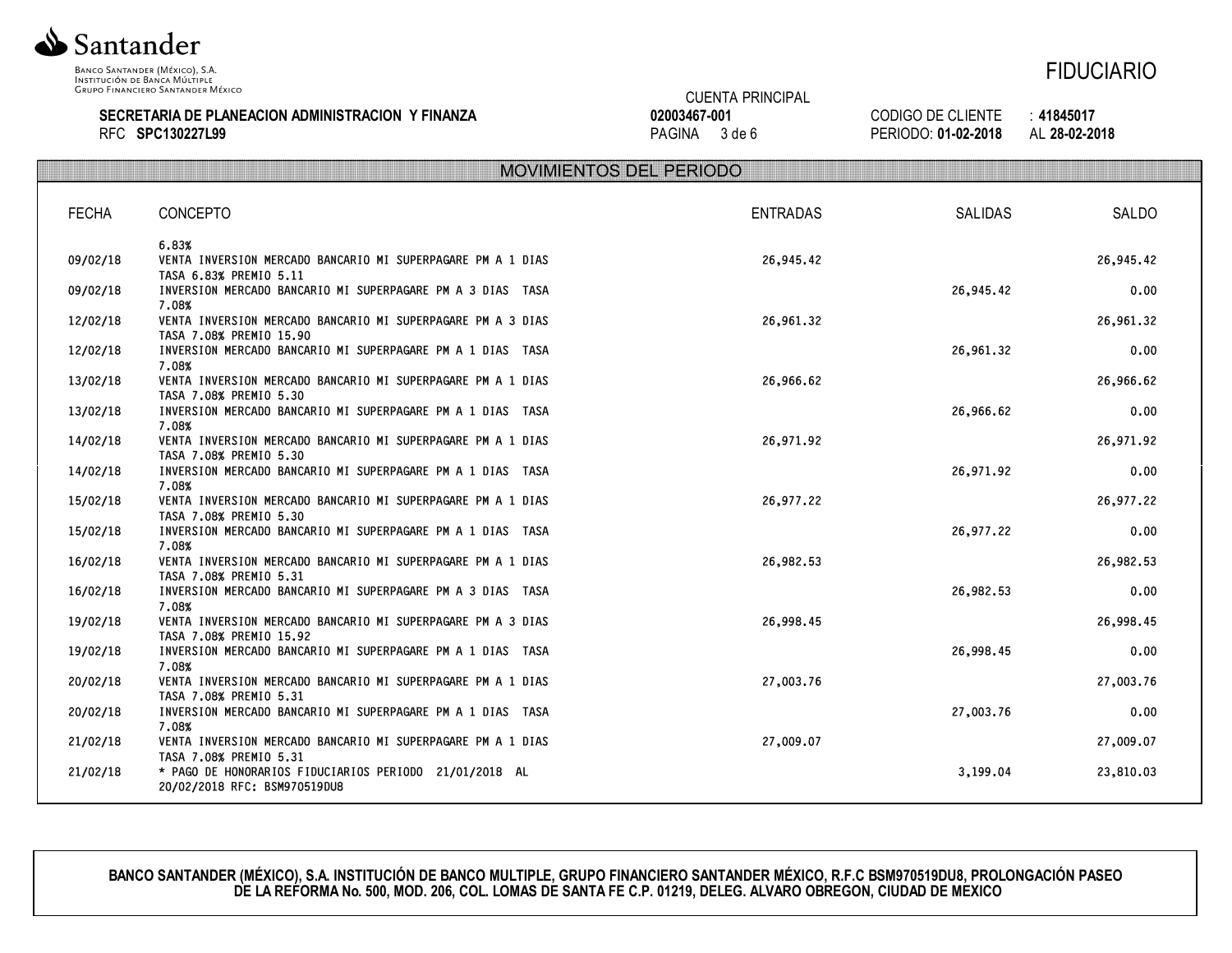

### **SECRETARIA DE PLANEACION ADMINISTRACION Y FINANZA** RFC **SPC130227L99**

|              | <b>CUENTA PRINCIPAL</b> |  |  |
|--------------|-------------------------|--|--|
| 02003467-001 |                         |  |  |

PAGINA 4 de 6

CODIGO DE CLIENTE : **41845017** PERIODO: **01-02-2018** AL **28-02-2018**

|              |                                                                                                    | <b>MOVIMIENTOS DEL PERIODO</b> |                |           |  |
|--------------|----------------------------------------------------------------------------------------------------|--------------------------------|----------------|-----------|--|
| <b>FECHA</b> | <b>CONCEPTO</b>                                                                                    | <b>ENTRADAS</b>                | <b>SALIDAS</b> | SALDO     |  |
|              |                                                                                                    |                                |                |           |  |
| 21/02/18     | IVA AL 16% DE PAGO DE HONORARIOS FIDUCIARIOS PERIODO<br>21/01/2018 AL 20/02/2018 RFC: BSM970519DU8 |                                | 511.85         | 23,298.18 |  |
| 21/02/18     | INVERSION MERCADO BANCARIO MI SUPERPAGARE PM A 1 DIAS TASA<br>7.08%                                |                                | 23,298.18      | 0.00      |  |
| 22/02/18     | VENTA INVERSION MERCADO BANCARIO MI SUPERPAGARE PM A 1 DIAS<br>TASA 7.08% PREMIO 4.58              | 23,302.76                      |                | 23,302.76 |  |
| 22/02/18     | INVERSION MERCADO BANCARIO MI SUPERPAGARE PM A 1 DIAS TASA<br>7.08%                                |                                | 23,302.76      | 0.00      |  |
| 23/02/18     | VENTA INVERSION MERCADO BANCARIO MI SUPERPAGARE PM A 1 DIAS<br>TASA 7.08% PREMIO 4.58              | 23,307.34                      |                | 23,307.34 |  |
| 23/02/18     | INVERSION MERCADO BANCARIO MI SUPERPAGARE PM A 3 DIAS TASA<br>7.08%                                |                                | 23,307.34      | 0.00      |  |
| 26/02/18     | VENTA INVERSION MERCADO BANCARIO MI SUPERPAGARE PM A 3 DIAS<br>TASA 7.08% PREMIO 13.75             | 23,321.09                      |                | 23,321.09 |  |
| 26/02/18     | INVERSION MERCADO BANCARIO MI SUPERPAGARE PM A 1 DIAS TASA<br>7.08%                                |                                | 23,321.09      | 0.00      |  |
| 27/02/18     | VENTA INVERSION MERCADO BANCARIO MI SUPERPAGARE PM A 1 DIAS<br>TASA 7.08% PREMIO 4.59              | 23,325.68                      |                | 23,325.68 |  |
| 27/02/18     | INVERSION MERCADO BANCARIO MI SUPERPAGARE PM A 1 DIAS TASA<br>7.08%                                |                                | 23,325.68      | 0.00      |  |
| 28/02/18     | VENTA INVERSION MERCADO BANCARIO MI SUPERPAGARE PM A 1 DIAS<br>TASA 7.08% PREMIO 4.59              | 23,330.27                      |                | 23,330.27 |  |
| 28/02/18     | INVERSION MERCADO BANCARIO MI SUPERPAGARE PM A 1 DIAS TASA<br>7.08%                                |                                | 23,330.27      | 0.00      |  |
|              | SALDO FINAL                                                                                        |                                |                | 0.00      |  |

|                      | HONORARIOS Y COMISIONES                                                                                                                                                                                                            |                    |              |                              |
|----------------------|------------------------------------------------------------------------------------------------------------------------------------------------------------------------------------------------------------------------------------|--------------------|--------------|------------------------------|
| <b>FECHA</b>         | CONCEPTO                                                                                                                                                                                                                           | ADEUDOS            | <b>PAGOS</b> | SALDO                        |
| 20/02/18<br>20/02/18 | ADEUDO ANTERIOR MONEDA NACIONAL<br>ADEUDO DE HONORARIOS FIDUCIARIOS 21/JAN/2018 AL 20/FEB/2018<br>CUOTA FIJA:3000 VF:1.066345<br>IVA DE ADEUDO DE HONORARIOS FIDUCIARIOS 21/JAN/2018 AL<br>20/FEB/2018 CU0TA FIJA:3000 VF:1.066345 | 3,199.04<br>511.85 |              | 0.00<br>3,199.04<br>3,710.89 |

**BANCO SANTANDER (MÉXICO), S.A. INSTITUCIÓN DE BANCO MULTIPLE, GRUPO FINANCIERO SANTANDER MÉXICO, R.F.C BSM970519DU8, PROLONGACIÓN PASEO DE LA REFORMA No. 500, MOD. 206, COL. LOMAS DE SANTA FE C.P. 01219, DELEG. ALVARO OBREGON, CIUDAD DE MEXICO**

# FIDUCIARIO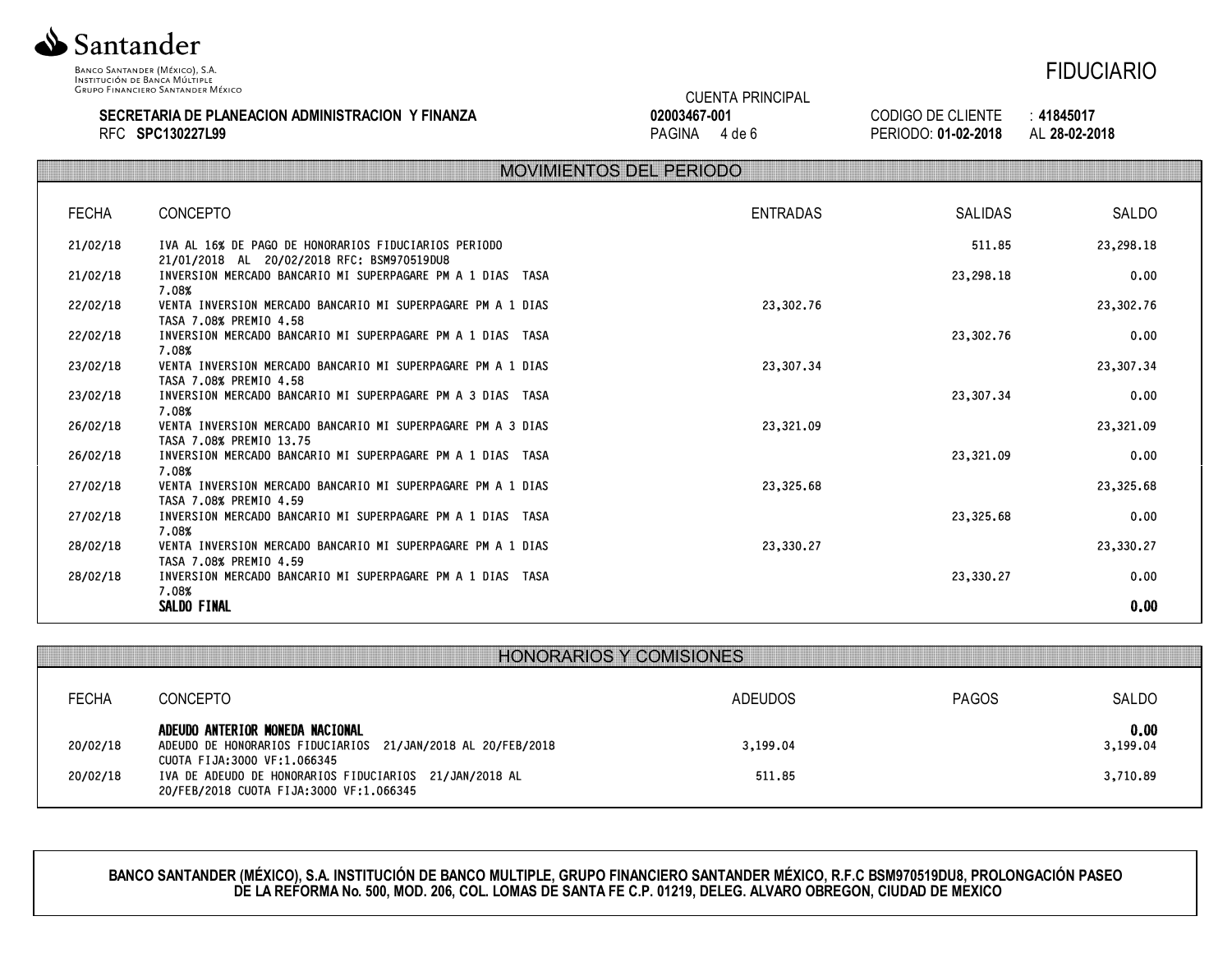

### **SECRETARIA DE PLANEACION ADMINISTRACION Y FINANZA** RFC **SPC130227L99**

CUENTA PRINCIPAL

CODIGO DE CLIENTE : **41845017** PERIODO: **01-02-2018** AL **28-02-2018**

FIDUCIARIO

|              |                                                                                       | <b>HONORARIOS Y COMISIONES</b> |              |        |
|--------------|---------------------------------------------------------------------------------------|--------------------------------|--------------|--------|
| <b>FECHA</b> | <b>CONCEPTO</b>                                                                       | ADEUDOS                        | <b>PAGOS</b> | SALDO  |
| 21/02/18     | * PAGO DE HONORARIOS FIDUCIARIOS PERIODO 21/01/2018 AL<br>20/02/2018 RFC:BSM970519DU8 |                                | 3,199.04     | 511.85 |
| 21/02/18     | IVA AL 16% DE PAGO DE HONORARIOS FIDUCIARIOS PERIODO                                  |                                | 511.85       | 0.00   |
|              | 21/01/2018 AL 20/02/2018 RFC:BSM970519DU8<br>SALDO A PAGAR MONEDA NACIONAL            |                                |              | 0.00   |
|              | * PAGO EN UNA SOLA EXHIBICION                                                         |                                |              |        |

### MENSAJES

LA ENTIDAD FINANCIERA DEL GRUPO FINANCIERO SANTANDER MEXICO QUE EMITE EL PRESENTE ESTADO DE CUENTA, RECIBE LAS CONSULTAS, RECLAMACIONES O ACLARACIONES, EN SU UNIDAD ESPECIALIZADA DE ATENCION A USUARIOS, UBICADA EN AV. VASCO DE QUIROGA NO. 3900, TORRE A PISO 13, CORP. DIAMANTE, COL. LOMAS DE SANTA FE, DELEGACION CUAJIMALPA, C.P. 05100, MEXICO, D.F. Y POR CORREO ELECTRONICO ueac@santander.com.mx O TELEFONOS 01 800 503 2855 (LADA SIN COSTO), (01 55) 5267 5279, (01 55) 5267 5298, (01 55) 5267 6606, (01 55) 5267 5272, (01 55) 5267 5150 Y FAX (01 55) 5169 4440, EXT. 20170 , ASI COMO EN CUALQUIERA DE SUS SUCURSALES U OFICINAS. EN EL CASO DE NO OBTENER UNA RESPUESTA SATISFACTORIA, PODRA ACUDIR A LA COMISION NACIONAL PARA LA PROTECCION Y DEFENSA DE LOS USUARIOS DE SERVICIOS FINANCIEROS: DIRECCION EN INTERNET: www.condusef.gob.mx TELEFONOS: (55) 5340 0999 Y(01 800) 999 80 80.

BANCO SANTANDER (MEXICO) S.A., INSTITUCION DE BANCA MULTIPLE, GRUPO FINANCIERO SANTANDER MEXICO HACE DE SU CONOCIMIENTO QUE SUS DATOS PERSONALES Y EL TRATAMIENTO DE ESTOS, SE HARA DE ACUERDO A LO ESTABLECIDO POR LA LEY FEDERAL DE PROTECCION DE DATOS PERSONALES EN POSESION DE LOS PARTICULARES ASI COMO POR NUESTRA POLITICA DE PRIVACIDAD; ASIMISMO SE ENTENDERA QUE USTED OTORGA SU CONSENTIMIENTO AL TRATAMIENTO DE SUS DATOS PERSONALES AL NO REALIZAR EL EJERCICIO DE DERECHOS ARCO. USTED PODRA CONSULTAR NUESTRO AVISO DE PRIVACIDAD EN LA PAGINA www.santander.com.mx

**BANCO SANTANDER (MÉXICO), S.A. INSTITUCIÓN DE BANCO MULTIPLE, GRUPO FINANCIERO SANTANDER MÉXICO, R.F.C BSM970519DU8, PROLONGACIÓN PASEO DE LA REFORMA No. 500, MOD. 206, COL. LOMAS DE SANTA FE C.P. 01219, DELEG. ALVARO OBREGON, CIUDAD DE MEXICO**